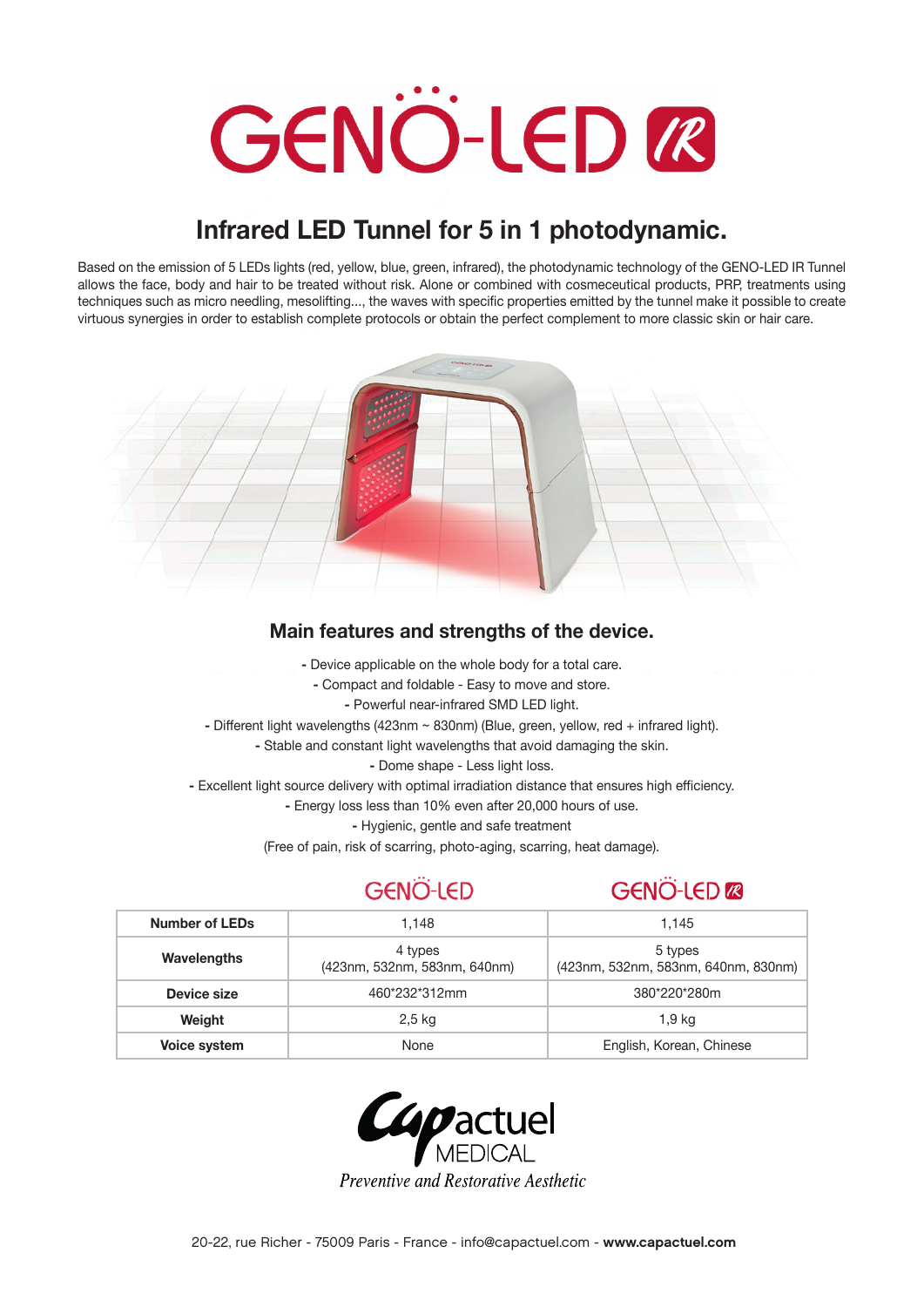# **Powerful photodynamic based on Blue, Green, Yellow, Red, Infrared light.**

| WWW<br><b>Red</b><br>light<br>Wave length<br>$640 + / -5$ nm  | <b>Device versions</b>     | <b>GENO-LED</b>             | <b>GENO-LED</b>             |  |  |
|---------------------------------------------------------------|----------------------------|-----------------------------|-----------------------------|--|--|
|                                                               | <b>Output intensity</b>    | $27$ mw/cm $2$              | 36mw/cm <sup>2</sup>        |  |  |
|                                                               | <b>Standard dose</b>       | 16J/cm <sup>2</sup>         | 24J/cm <sup>2</sup>         |  |  |
|                                                               | Treatment time (standard)  | 5-60 minutes                |                             |  |  |
|                                                               | Dose standard (ajustable)  | $1-97J/cm2$                 | $1 - 152J/cm2$              |  |  |
|                                                               | <b>Bandwidth</b>           | $20nm+/-5nm$                |                             |  |  |
|                                                               |                            |                             |                             |  |  |
| WWW<br><b>Blue</b><br>light<br>Wave length<br>$423 + / -5$ nm | <b>Device versions</b>     | <b>GENO-LED</b>             | <b>GENO-LED</b>             |  |  |
|                                                               | <b>Output intensity</b>    | $29$ mw/cm <sup>2</sup>     | $39$ mw/cm <sup>2</sup>     |  |  |
|                                                               | <b>Standard dose</b>       | 17J/cm <sup>2</sup>         | 24J/cm <sup>2</sup>         |  |  |
|                                                               | Treatment time (standard)  | 5-60 minutes                |                             |  |  |
|                                                               | Dose standard (ajustable)  | $1 - 105$ J/cm <sup>2</sup> | $1 - 146$ J/cm <sup>2</sup> |  |  |
|                                                               | <b>Bandwidth</b>           | $20$ nm+/-5nm               |                             |  |  |
|                                                               |                            |                             |                             |  |  |
| ww                                                            | <b>Device versions</b>     | <b>GENÖ-LED</b>             | <b>GENO-LED</b>             |  |  |
|                                                               | <b>Output intensity</b>    | $10$ mw/cm $2$              | $13$ mw/cm $2$              |  |  |
| Green<br>light<br>Wave length<br>$532 + / -5$ nm              | <b>Standard dose</b>       | 6J/cm <sup>2</sup>          | 8J/cm <sup>2</sup>          |  |  |
|                                                               | Treatment time (standard)  | 5-60 minutes                |                             |  |  |
|                                                               | Dose standard (ajustable)  | $1-36J/cm2$                 | $1-47J/cm2$                 |  |  |
|                                                               | <b>Bandwidth</b>           | $20$ nm+/-5nm               |                             |  |  |
|                                                               |                            |                             |                             |  |  |
| www.<br>Yellow<br>light<br>Wave length<br>$583 + / -5$ nm     | <b>Device versions</b>     | GENÖ-LED                    | <b>GENO-LED</b>             |  |  |
|                                                               | <b>Output intensity</b>    | $7$ mw/cm <sup>2</sup>      | $9$ mw/cm $2$               |  |  |
|                                                               | <b>Standard dose</b>       | 4J/cm <sup>2</sup>          | 6J/cm <sup>2</sup>          |  |  |
|                                                               | Treatment time (standard)  | 5-60 minutes                |                             |  |  |
|                                                               | Standard dose (adjustable) | $1-25J/cm2$                 | $1-34J/cm2$                 |  |  |
|                                                               | <b>Bandwidth</b>           | $20$ nm+ $/$ -5nm           |                             |  |  |
|                                                               |                            |                             |                             |  |  |
| <b>Infrared</b><br>light<br>THE<br>Wave length<br>830+/-5nm   | <b>Device versions</b>     | GENÖ-LED                    | <b>GENO-LED</b>             |  |  |
|                                                               | <b>Output intensity</b>    |                             | $12 \text{mw/cm}^2$         |  |  |
|                                                               | <b>Standard dose</b>       |                             | 7J/cm <sup>2</sup>          |  |  |
|                                                               | Treatment time (standard)  |                             | 5-10 minutes                |  |  |
|                                                               | Dose standard (ajustable)  | $\overline{\phantom{0}}$    | $1-42J/cm2$                 |  |  |
|                                                               | <b>Bandwidth</b>           |                             | $20$ nm+/-5nm               |  |  |

# **5 wavelengths for global care.**

Activation of metabolism - Production of collagen and elastin - Skin rejuvenation and improvement of skin quality - Muscle relaxation - Reduction of healing time and pain - Increase in the rate of DNA synthesis in the body - Increase in cellular activity .